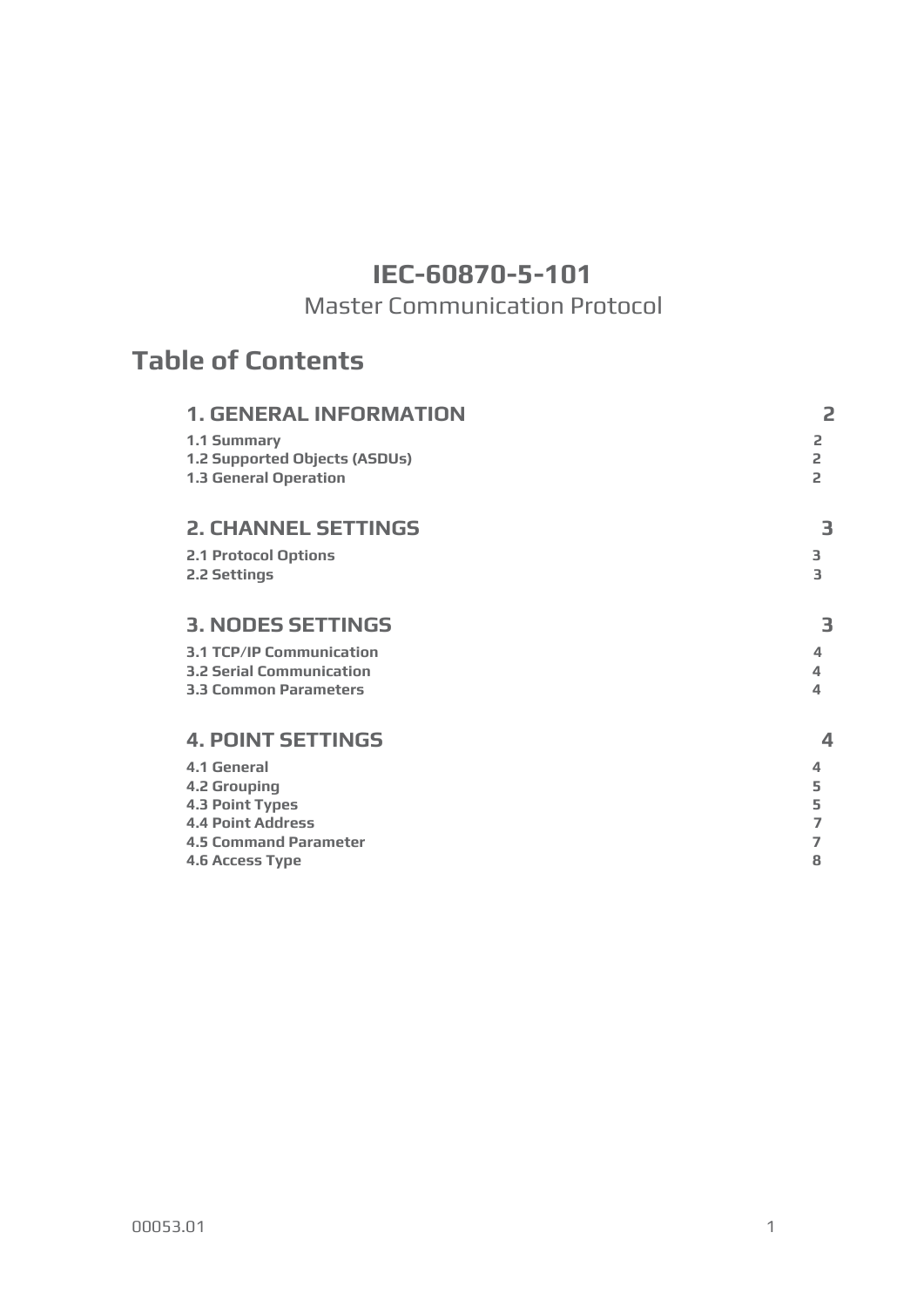# <span id="page-1-0"></span>**1. GENERAL INFORMATION**

# <span id="page-1-1"></span>**1.1 Summary**

**Communication Driver Name**: IEC8705101 **Current Version**: 2014.2 **Implementation DLL**: T.ProtocolDriver.IEC8705101.dll **Protocol**: IEC-870-5-101 Master standard protocol **Interface**: TCP/IP or Serial **Description**: The SCADA IEC870-5-101 protocol driver implements comunication with IEDs (Intelligent Eletronic Devices), RTUs (Remote Terminal Units) and IO devices compatible with this protocol, acting as a master station. **IEDs types supported**: Any IED compatible with IEC-60870-5-101.

**Communication block size**: Maximum 250 bytes, FT 1.2 format **Protocol Options**: Number of octects used by link layer and application layer, data objects and transmission cause. **Multi-threading**: User defined, five threads per node by default. **Max number of nodes**: User defined **PC Hardware requirements**: Standard PC Ethernet interface board, RS485 or RS232

port

# <span id="page-1-2"></span>**1.2 Supported Objects (ASDUs)**

M\_SP\_NA: 1 - Single-point information; M\_DP\_NA: 3 - Double-point information; M\_ST\_NA: 5 - Step position; M\_BO\_NA: 7 - Bitstring with 32 bits; M\_ME\_NA: 9 - Measured value, normalized; M\_ME\_NB: 11 - Measured value, scaled value; M\_ME\_NC: 13 - Measured value Float; M\_IT\_NA: 15 - Integrated totals; M\_EP\_TA: 17 - Equipment protection with Time; C\_SC\_NA: 45 - Single command; C\_DC\_NA: 46 - Double command; C\_RC\_NA: 47 - Regulating step command; C\_SE\_NA: 48 - Set point command, normalized value; C\_SE\_NC: 50 - Set point command, 32 bits floating point;

On SCADA, each type of Object Data listed above has three variants: the first one without timestamp and the other two with timestamp (24 bits and 56 bits). On SCADA, by default, users do not have to specify the variants intended to be used. This is processed in a transparent way.

# <span id="page-1-3"></span>**1.3 General Operation**

Protocol IEC-60870-5-101 is implemented in master mode, in which it communicates with IEDs that implement protocol IEC-870-5-101 slave. The frame used for data exchange is FT 1.2, non-balanced (slave doesn´t send unsolicited data). There is a large range of settings options for matching different usage profiles.

Master has the following operating sequence: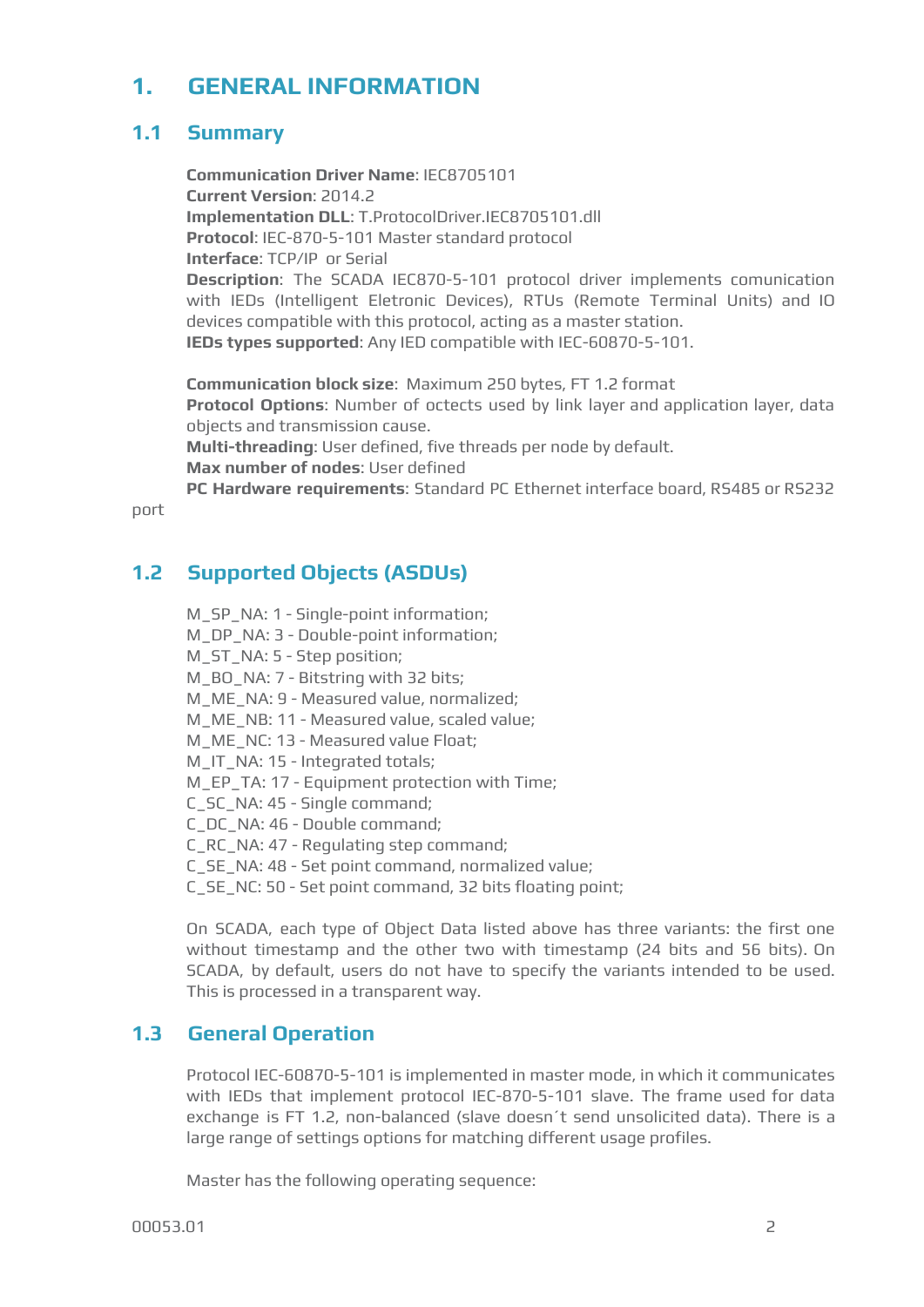On start or communication failure

- As first step, start initialization procedures on the Slave(s);

- Send schedule, if time different from zero;

- Do cycle readings according to preset sample times (all classes);

Infinity Loop

- If a request to send command is received, sends the command according to parameter details;

- If the sampling time of some group has expired, do the reading;

- If periodic time for sending schedule has expired and if time value is different from zero, sends schedule;

- On receiving data request if there is an indication for new events, do events request (class 1);

- On receiving an error frame or timed out request, restarts communication procedure (goes to the first step);

# <span id="page-2-0"></span>**2. CHANNEL SETTINGS**

### <span id="page-2-1"></span>**2.1 Protocol Options**

**CommonAddress Num Octets** – Number of bytes used for application layer address in slave station targeted. It can be 1 or 2 bytes.

**LinkAddress Num Octets** – Number of bytes used for link layer address in slave station targeted. It can be 1 or 2 bytes.

**ObjectAddress Num Octets** – Number of bytes used for data object address. It can be 1, 2 or 3 bytes.

**CauseOfTransmission Num Octets** – Number of bytes used to show the cause of data transmission. It can be 1 or 2 bytes.

# <span id="page-2-2"></span>**2.2 Settings**

**Serial:**

DataBits: 8 StopBits: 1 or 2 Extra port settings according to remote slave IED.

#### **TCP/IP channels:**

- NodeConnections: Defines the maximum number of parallel requests that can be sent to each node (asynchronous communication).

# <span id="page-2-3"></span>**3. NODES SETTINGS**

Each node is a Server station (IED). Many nodes can be associated for each channel.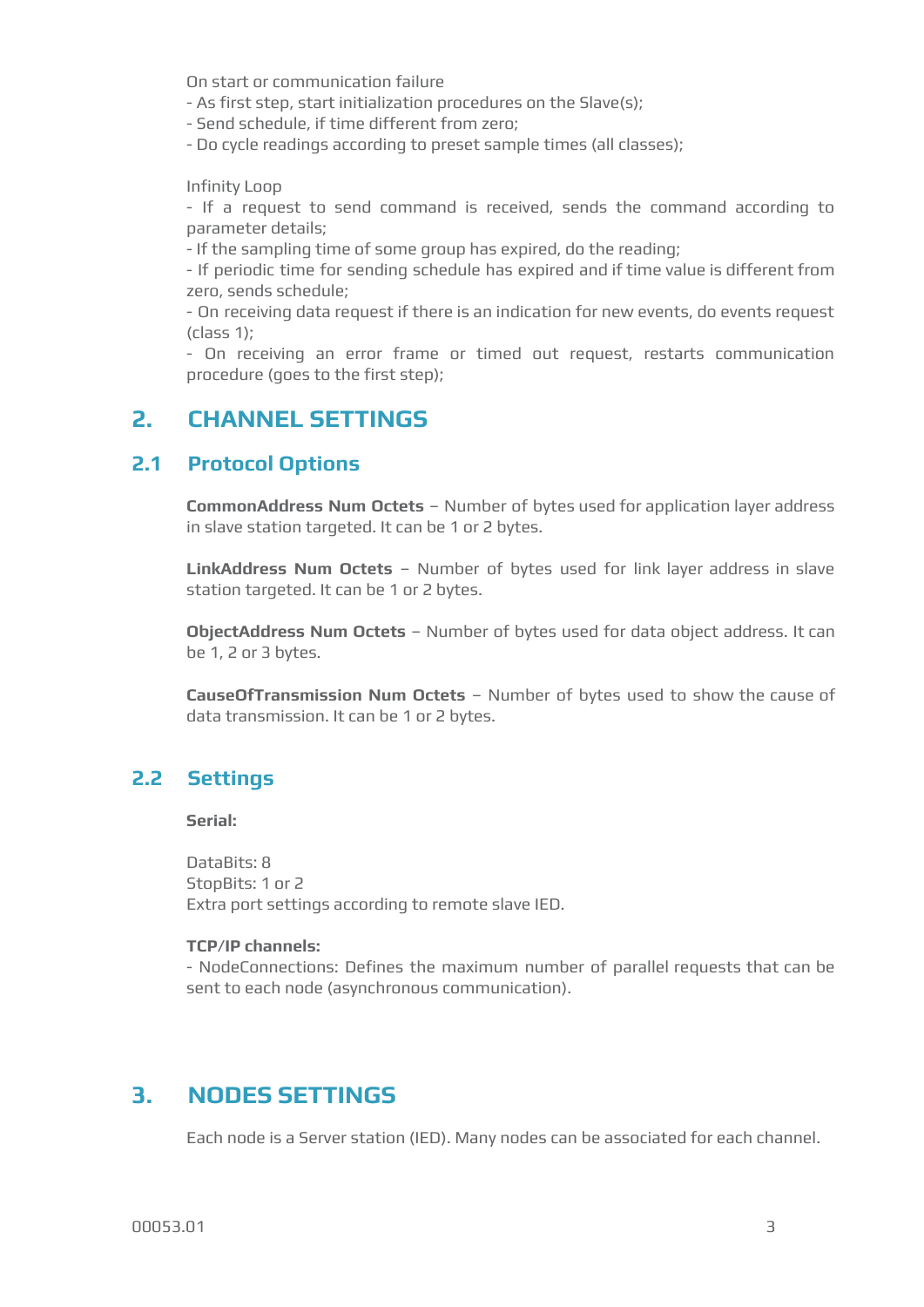## <span id="page-3-0"></span>**3.1 TCP/IP Communication**

**IP Address** – IED's IP address **Port –** Port Number

### <span id="page-3-1"></span>**3.2 Serial Communication**

The settings are those displayed in the Channel Settings section above.

#### <span id="page-3-2"></span>**3.3 Common Parameters**

**Common Address –** IED application layer address

**LinkAddress** – IED link layer address

**Synchronism sample time** – Period of time, in milliseconds, between two consecutive submissions of Date and Time to remote IEDs. Zero is used to indicate that there is no need for synchronization. Note that IEDs synchronized by GPS should not be synchronized by the master.

**General Interrogation (GI) sample time** – Period of time in milliseconds between two consecutive submissions of general interrogation requests to an IED. The IED responds by sending blocks of information, as many as are required to send all points.

**Status sample time –** Length of time, in milliseconds, between two consecutive requests for changes occurred in class 1 and class 2 points. IED responds by sending blocks of information, as many as are needed to show the changes occurred. Normally, this period should be set to a short value, 1000 milliseconds for example.

**General Counters Sample Time –** General timer for counter request, in milliseconds. IED responds with information blocks, as many as necessary.

**Clock Adjust –** This should be enabled if the Master Station should be synchronized by remote/slave IED date/hour. This is useful if the remote/slave IED is GPS synchronized.

**Backup Station –** The same settings made to the main station can be made to one backup workstation (alternative IED) if there is one in the facility.

# <span id="page-3-3"></span>**4. POINT SETTINGS**

#### <span id="page-3-4"></span>**4.1 General**

Points can be input or output. The input points i.e. points that are acquired by the protocol have basically two main parameters: point type and address. Output points are used for remote controls, and have an additional parameter used to specify the type of output operation. In a given IED, point addresses are unique.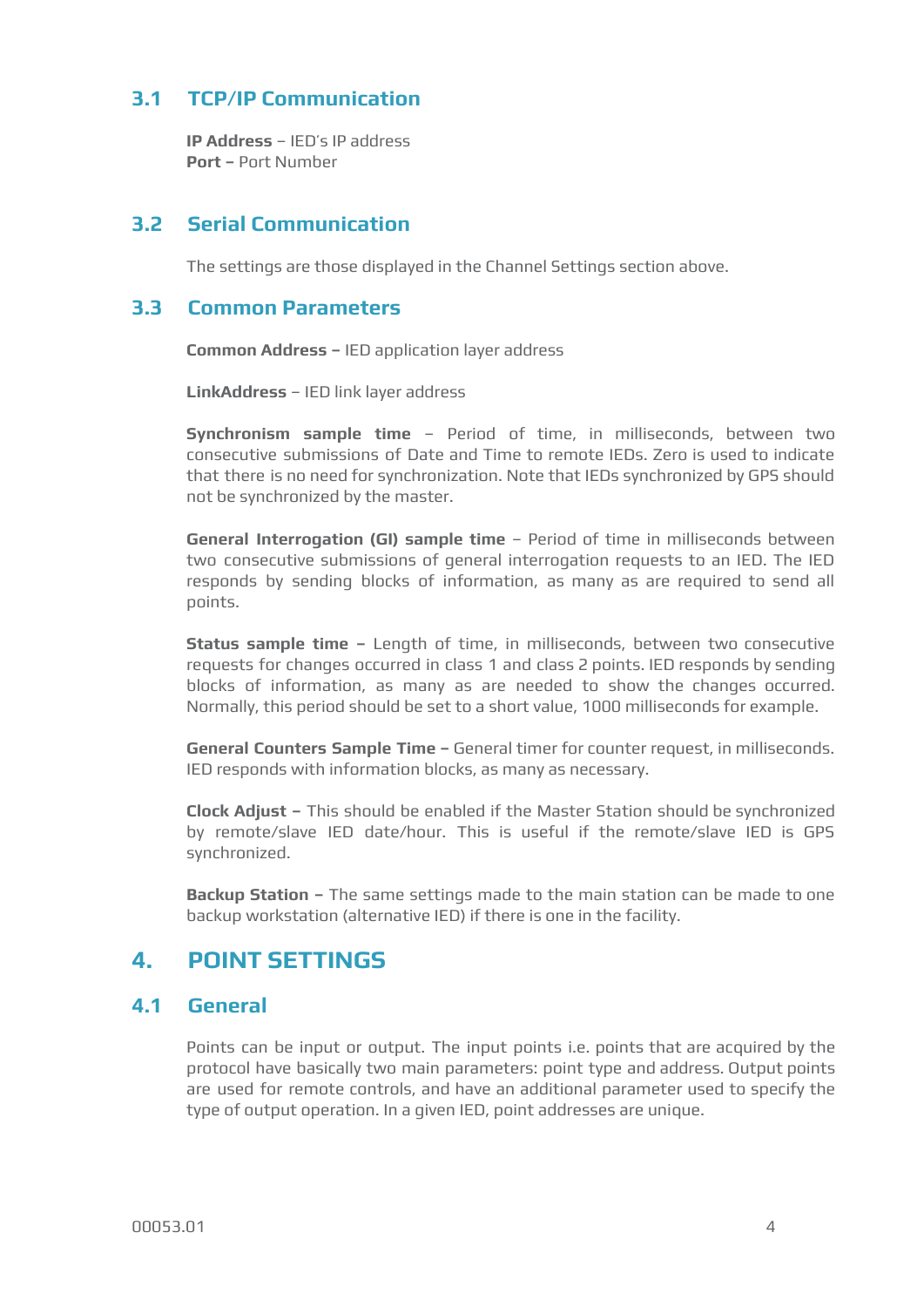# <span id="page-4-0"></span>**4.2 Grouping**

IEC870-5-101 provides a groups of points feature. In this implementation, they are not considered. Instead, there is a general read considering all points, and a general counters read considering all timers.

This implementation supports two classes listed in the standard:

● Class 1: Priority, captured from event occurrences, always with timestamp (even ASDUs).

● Class 2: Non priority, captured from cycle readings, without timestamp (odd ASDUs);

Note that the concepts of class and point differ from each other. Thus, a given point, if its state has changed, could generate a class 1 event that should be processed before the next class 2 reading. By design, only class 2 cyclical readings of point can trigger a change in point status on SCADA, to avoid inconsistencies. Class 1 events solely generate SCADA events.

# <span id="page-4-1"></span>**4.3 Point Types**

The Master communication mode implements:

• Single digital or double digital readings;

- Analog point readings;
- Counter readings;
- 24 or 56-bit time tags;
- Single digital or double digital commands;
- Link layer address length variation, IED address length variation and point address length variation;
- Select before operate command;
- Point quality analysis (QDS);
- Zero and one sequence message analysis (SQ).

The point types were implemented as their respective objects defined in the standard (see list below).

#### **M\_SP\_NA: 1 - Single-point information**

Simple binary input point, assuming 0 or 1. The variants with "timetag" M\_SP\_TA (= 2) and M\_SP\_TB (= 30) are also considered in this type.

#### **M\_DP\_NA: 3 - Double-point information**

Double input point which can assume states 0 to 3, and is usually used for signaling states of switches and circuit breakers. The variants with "timetag" M\_DP\_TA (= 4) and M\_DP\_TB (= 31) are also considered in this type.

#### **M\_ST\_NA: 5 - Step position**

Step value, ranging from -64 to +63, mainly used for transformer step position or other position information. The variants with "timetag" M\_ST\_TA (= 6) and M\_ST\_TB (= 32) are also considered in this type.

#### **M\_BO\_NA: 7 - Bitstring with 32 bits**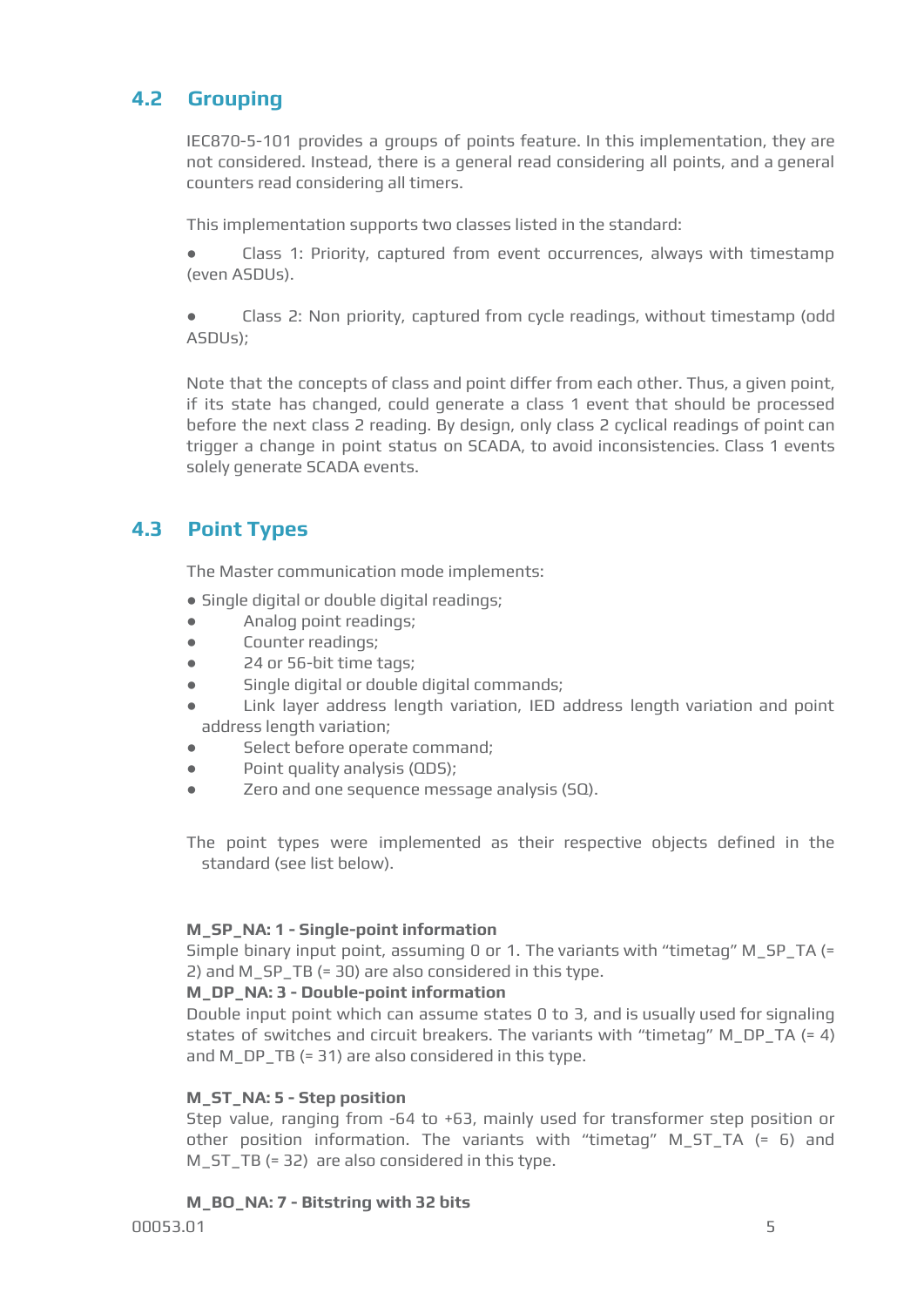Status information as a binary string of 32 bits. SCADA makes no manipulation at all. The configuration is treated as a long number. The variants with "timetag" M\_BO\_TA (= 8) and M\_BO\_TB (= 33) ) are also considered in this type.

#### **M\_ME\_NA: 9 - Measured value, normalized**

Standard analog measurement using a 16-bit signal. Value between -32768 and +32767. It is calculated as a real number between 0 and 1 before being assigned to the tag in real time. Scaling should be used if it´s intended to reproduce the value in engineering units. The variants with "timetag" M\_ME\_TA (= 10) and M\_ME\_TD (= 34) ) are also considered in this type.

#### **M\_ME\_NB: 11 - Measured value, scaled value**

Scalar analog measurement used for transmission of analog quantities. Also a 16-bit value between -32768 and 32767. The variants with "timetag" M\_ME\_TB (= 12) and M  $ME$  TE (= 35) are also considered in this type.

#### **M\_ME\_NC: 13 - Measured value short floating point**

Analog measurement in a fractional real number format, used for transmission of analog quantities. The measurements are 32-bit fields in the format IEEE STD 754, which implements floating-point numbers. The variants with "timetag" M\_ME\_TC (= 14) and M\_ME\_TF (= 36) are also considered in this type.

#### **M\_IT\_NA: 15 - Integrated totals**

Integer analog measurement signal. Measurements with a 32-bit integer. The variants with "timetag" M\_IT\_TB (= 16) and M\_ME\_TC (= 37) are also considered in this type.

#### **M\_EP\_TA: 17 - Equipment protection with Time**

Change of state event information with timestamp. It uses a byte for quality, with status information in the two least significant bits. This type uses 24-bit timestamps.

#### **C\_SC\_NA: 45 - Single command**

Simple command to point (1 bit). Details of the command can be selected by clicking the button that is on the right side of the field. It's also possible to enter the number that is the command code resulting from the choice of details directly. One point must be configured for opening and another for closing one-bit switches.

#### **C\_DC\_NA: 46 - Double command**

Double command (2 bits). Details of the command can be selected by clicking the button on the right side of the field. It's also possible to enter the number that is the command code resulting from the choice of details directly. One point must be configured for opening and another for closing two-bit switches.

#### **C\_RC\_NA: 47 - Regulating step command**

Command for setting step. Normally used to send pulses to step switching transformers up and down. Details of the command can be selected by clicking the button on the right side of the field. It's also possible to enter the number that is the command code resulting from the choice of details directly. One point must be configured to step up and another one to step down the position of the transformer.

#### **C\_SE\_NA: 48 - Set point command, normalized value**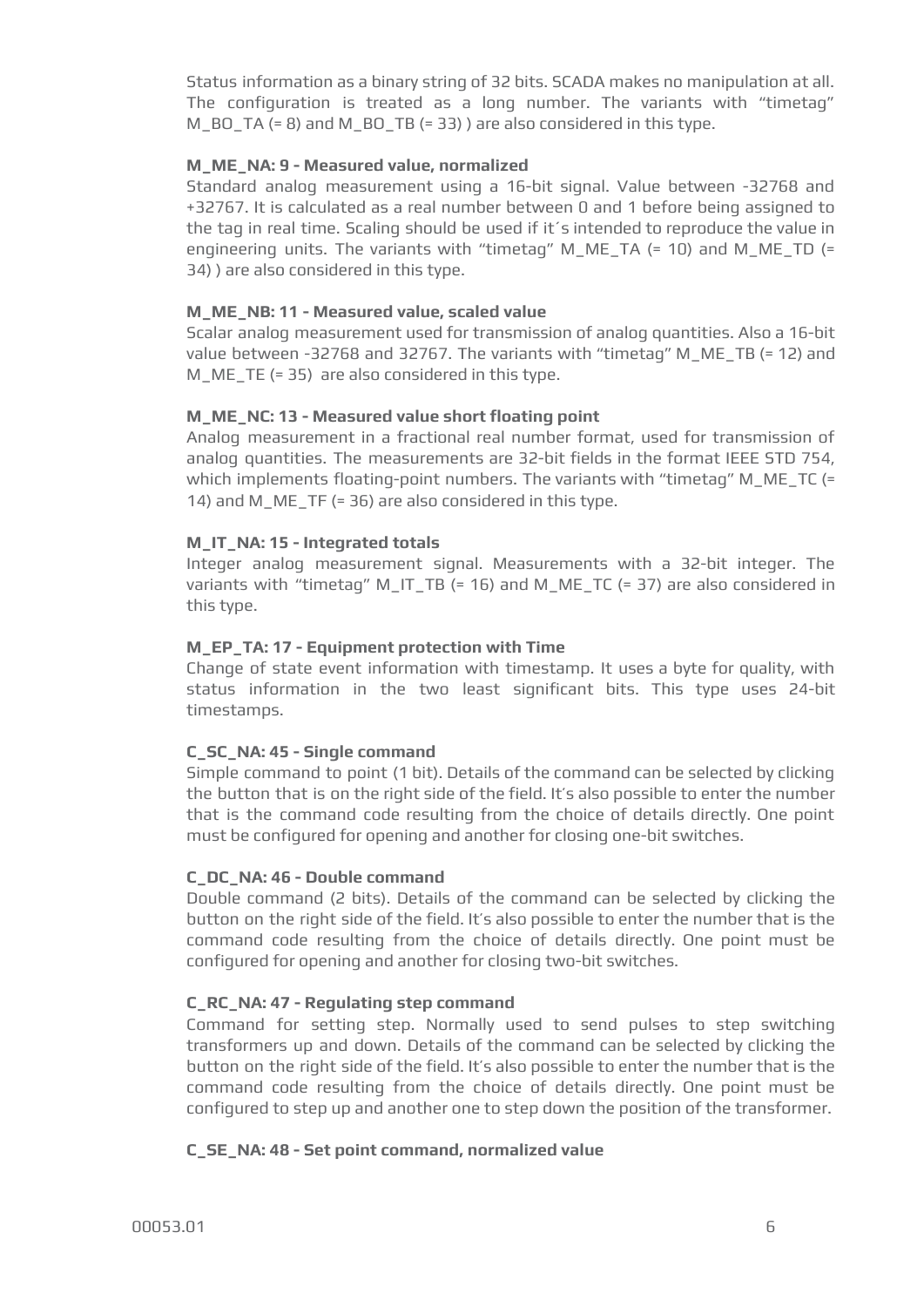For sending set points of 16 bits normalized to IEDs that support this type of command. The value to be sent is that indicated by the SCADA tag whose address was sent in the command.

#### **C\_SE\_NC: 50 - Set point command, short floating point value**

For sending set points of 32 bits in an IEEE STD 764 floating-point format to IEDs that support this type of command. The value to be sent is that indicated by the SCADA tag whose address was sent in the command.

### <span id="page-6-0"></span>**4.4 Point Address**

The Address field to be filled in when registering a point is what the standard calls "Information Object Address." It is a number 2 or 3 bytes long, as chosen in the "Protocol Options." In the most common usage two bytes are used for this number, so the range is from 0 to 65535. For a given IED it must be unique. These addresses are set by the IED manufacturer.

### <span id="page-6-1"></span>**4.5 Command Parameter**

The command parameter is implemented as a code of one byte, which details the command type to be executed into a remote IED. In this implementation, as the user registers a point typed as command output, this field shows up to be filled in by the user. If the code is already known, the user can just type it into this field. If not, click on the button on the right side of this field for displaying a window with the actions and details available.

The code generated by choosing the items in the parameter setting command window is obtained by calculating the sum of two parts (A and B), where the first part indicates the action, and the second the details of the transaction, as defined below:

#### **For Single Command C\_SC\_NA:**

| $1 =$ Turn off            | (A) |
|---------------------------|-----|
| 2 = Turn on               | (A) |
| 4 = Short Pulse           | (B) |
| 8 = Long Pulse            | (B) |
| 12= Persistent Signal (B) |     |

#### **For Double Command C\_DC\_NA:**

| $1 =$ Turn off         | (A) |     |
|------------------------|-----|-----|
| $2 = Turn$ on          | (A) |     |
| $4 = Short$ Pulse      | (B) |     |
| $8 = Long$ Pulse       | (B) |     |
| 12 = Persistent Signal |     | (B) |

#### **For Voltage Regulation C\_RC\_NA:**

| $1 = Down$                | (A) |
|---------------------------|-----|
| $2 = Up$                  | (A) |
| 4 = Short Pulse           | (B) |
| $8 = Long$ Pulse          | (B) |
| 12= Persistent Signal (B) |     |